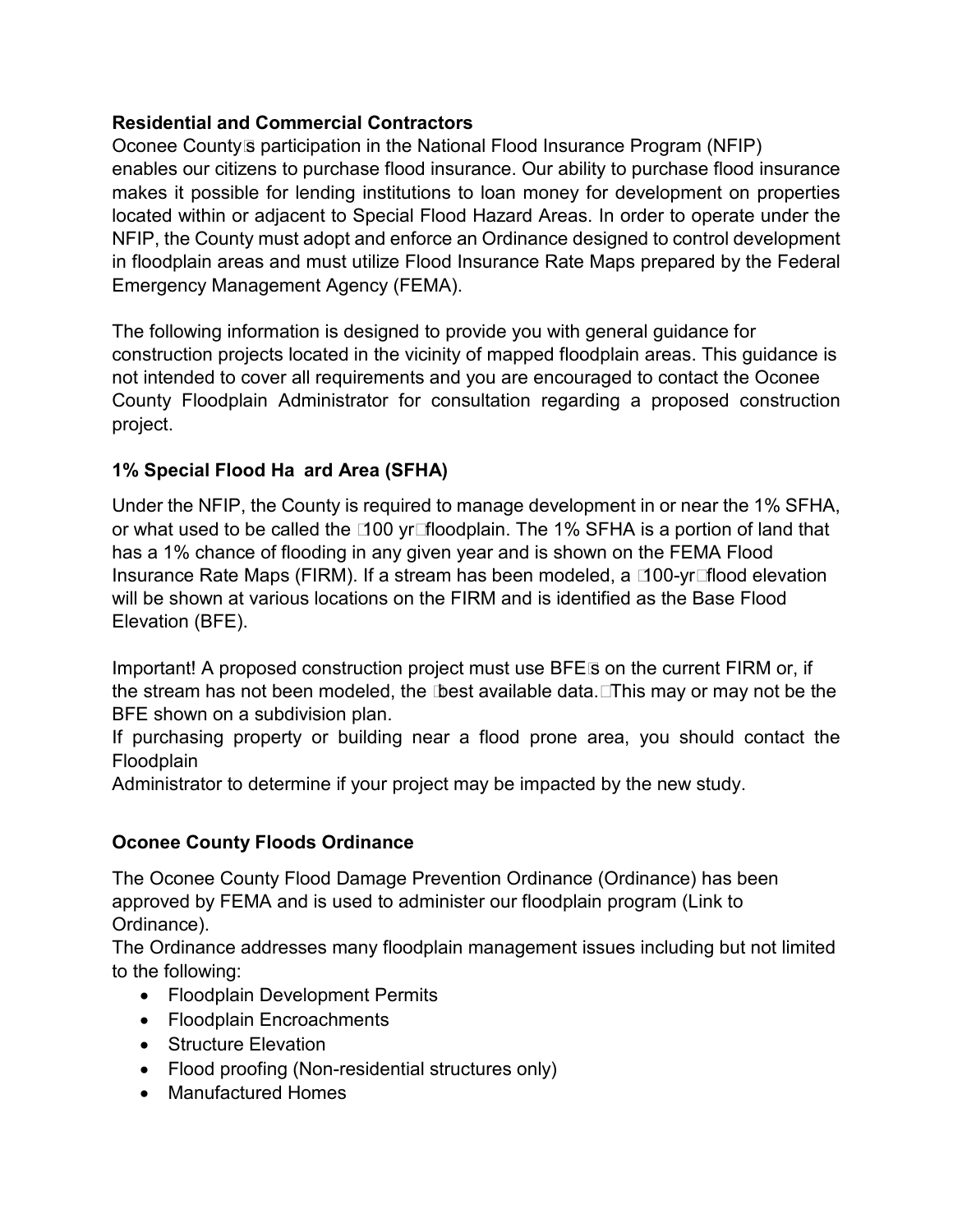- Accessory Structures
- Subdivision Proposals
- Floodplain Development Permit

A Floodplain Development Permit will be required as necessary in order to insure that the proposed structure meets Ordinance requirements. The following factors are among those considered by the Planning Department in issuing the development permit, if required:

- Type of project (residential, commercial or manufactured home)
- Proposed basement
- Structure location inside or outside the 1% SFHA
- Flood zone type and location
- Applicable Base Flood Elevation(s)
- Topography

Site access and grading Application Process

- Contact Planning Department to determine if a permit is required
- Obtain application form and instructions (Link to form and instructions)
- Complete application as directed by Floodplain Administrator or designee
- Floodplain permit, if required, must be issued prior to building permit

#### **Points to Remember**

- Determine floodplain requirements early to avoid project delays. The Ordinance requires flood protection of structures including electrical and mechanical units.
- The lowest floor of residential structures (including basement floor) must be elevated at least three feet above the BFE.
- Mechanical and electrical systems must be elevated or designed to prevent flood water from entering components to an elevation at least three feet above the BFE.
- Commercial structures may be elevated or flood proofed to achieve the required protection.
- Encroachments or construction within the 1% SFHA require additional measures and certifications. No unauthorized fill allowed in the floodplain.
- Floodplain permits for major site development will be managed through a separate review process.
- For additional information, see the following SC Dept. of Natural Resources website – http://www.dnr.sc.gov/water/flood/